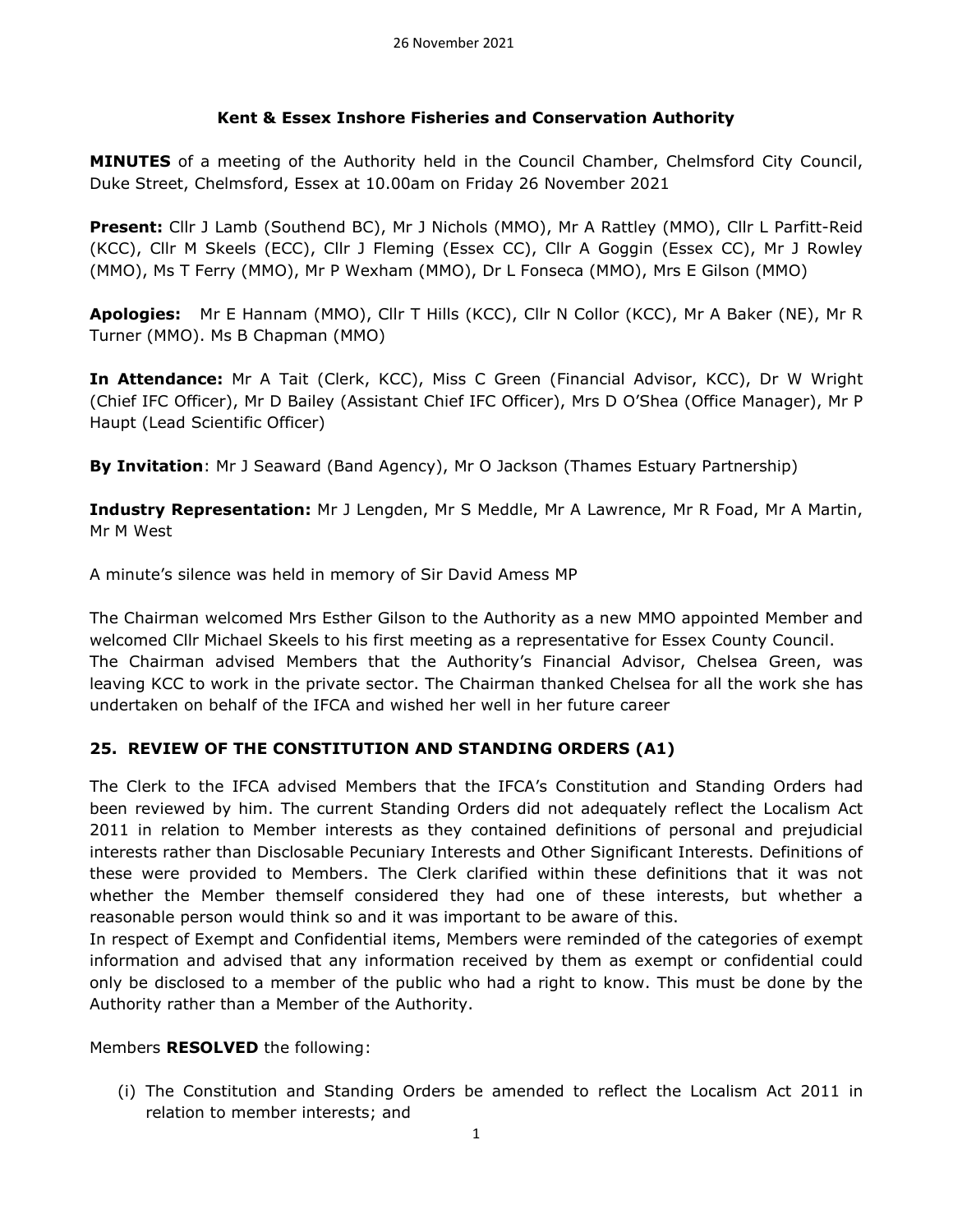(ii) The Constitution and Standing Orders be amended to allow the inclusion of content outlining exempt and confidential information.

### **26. DECLARATION OF MEMBERS' INTERESTS (A2)**

The Chairman requested Members to declare any interests on the Agenda item prior to it being dealt with and advised that those with a disclosable Pecuniary Interests and Other Significant Interests may not vote on that Agenda item. The Chairman reminded Members that they could declare an interest either at this time or prior to the agenda item being discussed.

Dr Fonseca disclosed an interest in respect of Agenda item B5 as an employee of Cefas Mr Rattley declared an interest in respect of Agenda items B2, B8, B9 and B10 Mrs Gilson declared an interest in respect of Agenda items B2, B8, B9 and B10

### **27. MINUTES (A3)**

**RESOLVED** that the Minutes of the meeting held on 17 September 2021 were correctly recorded and that they be signed by the Chairman.

# **28. REVENUE BUDGET MONITORING 2021/22 (B1)**

The Financial Advisor informed Members that the majority of income and expenditure had been received and spent as planned. A member of staff had left in November and would not now be replaced until the next financial year. The underspend for the year was forecast at £26,578, primarily due to a decrease in travel and subsistence as well as a slight decrease in staff costs. Included in this was income from Natural England and Cefas which had not been anticipated when the budget was set. Members were provided with a full breakdown of the variances. Members were advised that they should begin to consider the budget needs for the 22/23 financial year. The past two years had been a challenge for the IFCA with the main concern moving forward being the current high level of inflation. Members were reminded that there had been no cost of living pay increase for staff in 21/22 and no contribution had been made to renewal reserves. In her opinion an increase in levy would be required for 22/23, full details of which would be provided to Members at the January 2022 meeting

Members **NOTED** the underspend of £26,578

# **29. COCKLE FISHERY MANAGEMENT (B2)**

Members were advised that the TECFO cockle fishery had been opened by the IFCA on 20 June 2021 and closed on 8 October 2021. The TAC was maintained and the Autumn cockle surveys finished in September 2021. These surveys had shown a good amount of spat located on the main cockle harvesting areas on the Maplin Sands. It was hoped that this would bring some stability to the stock in 2022, although this was dependent on the winter weather. The ACFO informed Members that the Permitted Cockle fishery had remained closed in 2021 due to insufficient stocks being detected during surveys. New surveys would take place in April 2022

to allow for a decision on the 2022 fishery.

Members **NOTED** the report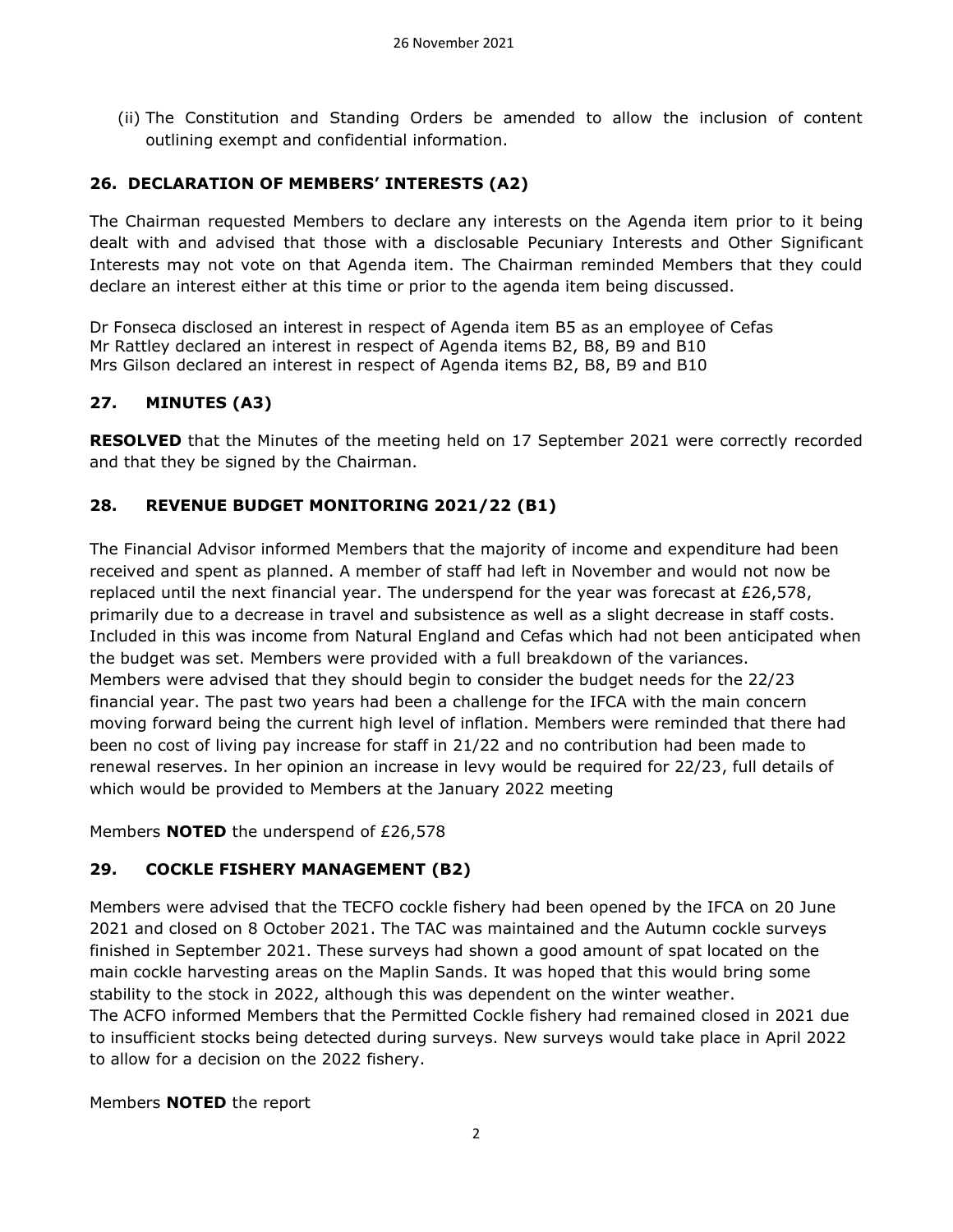# **Presentation – Fish Local update – Ollie Jackson**

Members were provided with a presentation on the work undertaken by Thames Estuary Partnership to allow them to address the key issues identified by Industry of:

- Better education of the inshore fishing industry among the public
- Better promotion of locally caught fish by the inshore fishermen

In order to begin to address this Thames Estuary Partnership had looked at five species found within the District that had been identified would benefit from rebranding and better promotion using Fish Local.

Industry had been surveyed to ask which species would be suitable to promote. Of these smooth hound and herring were the most popular.

Taking all factors into account herring was the choice that was felt to be the better candidate to take forward as there was historic MSC accreditation in place and it was hoped that it could be included in the Good Fish guide.

11.00 Cllr Fleming joined the meeting

# **30. UPDATE ON NATIVE OYSTER PROJECTS (B3)**

Members were provided with an update on the status of the native oyster stock in the Blackwater, Crouch, Roach and Colne Estuaries (BCRC) MCZ. They were informed that management of this area would be based on information from the 2019 survey as Covid restrictions had meant the annual stock surveys had not taken place in 2020 and 2021. In order for the area to be opened for fishing two criteria had to be met; that the biomass estimate for the area was above 800 tonnes and that there was evidence of a sustained recovery trend. These criteria had not been met so it was recommended that the area remained closed.

The Lead Scientific officer updated Members on the work undertaken with E-Nori within the restoration area, work undertaken by Tamesis with Cefas to collect data on oysters as an indicator species for hydrocarbon pollutants, work with Essex University to assess the efficiency of dredging for oysters and with Natural England to review the OSPAR definition of an oyster bed. Members were advised that the annual survey was planned to commence in March 2022. This survey would cover the same sites originally surveyed in 2014. It was also hoped to undertake surveys with Industry to review if dredge tow lengths would be suitable for assessing oyster stocks.

In response to a question from Members on the timeframe involved and actions taken to allow the fishery to reach 800 tonnes, the ACFO stated that the research conducted through the 2019 PhD suggested that it could take 16 years to reach that amount. The current environment was not the same as it was when the fishery was productive and the husbandry necessary to allow it to be productive had not been carried out. The site was over a very large area with the sea beds now protected by MCZ orders so fishermen were restricted in what they could do. The timeframe of 16 years was projected if only natural methods occurred; E-Norri were looking to speed this process up with their work and research.

### Members **RESOLVED** that:

(i) the Blackwater, Crouch, Roach and Colne Estuaries MCZ Native Oyster Fishery would remain closed in 2021/2022 as there was no evidence of sustained levels recovery in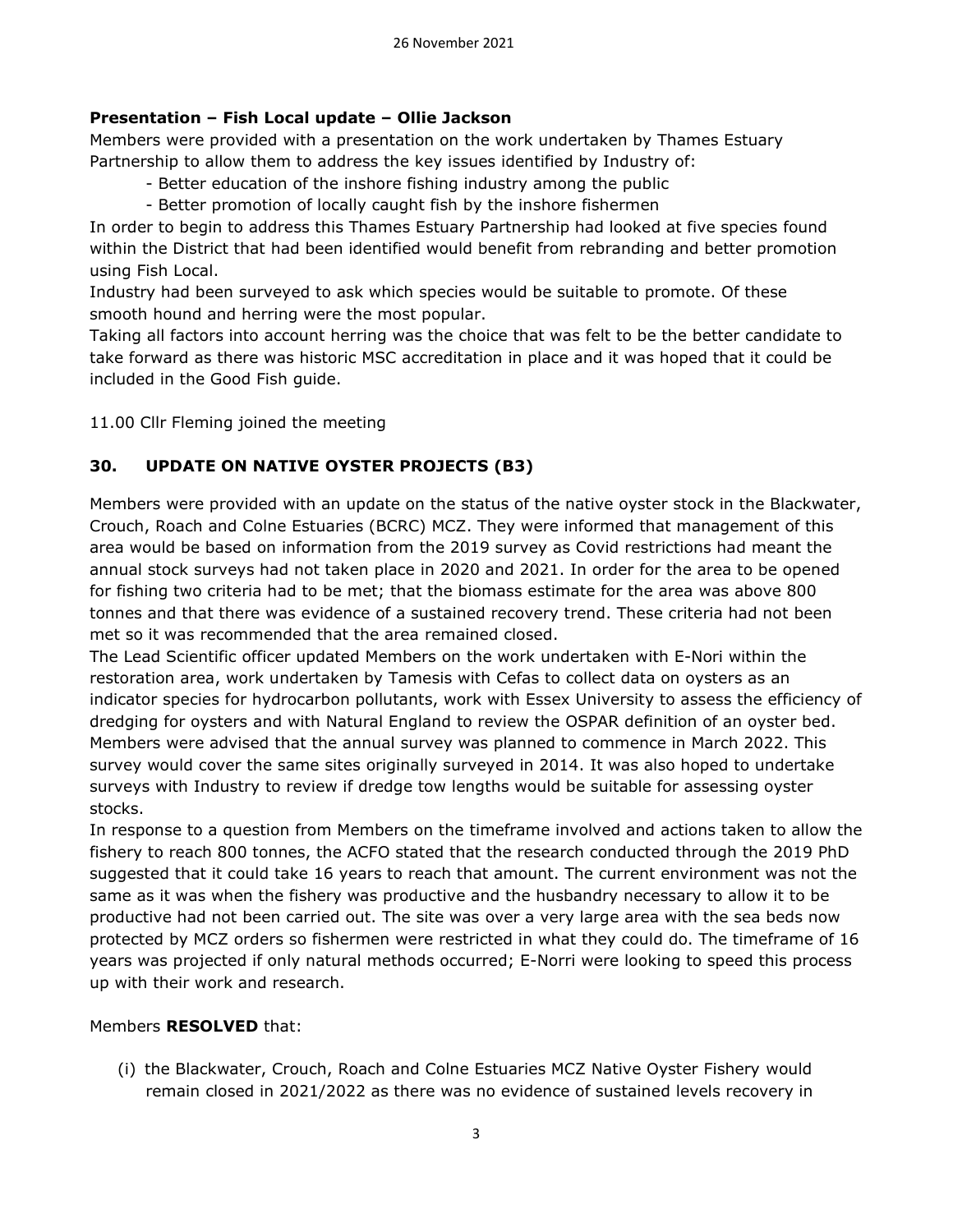native oyster populations in Blackwater, Crouch, Roach and Colne Estuaries (KEIFCA 2019 Oyster Survey Report); and

(ii) KEIFCA would endeavour to carry out the annual oyster survey in 2022 to inform the November 2022 KEIFCA meeting when consideration will be given to the future management and opening of the native oyster fishery within the BCRC MCZ site.

### **31. MPA UPDATE/SABELLARIA SURVEY AND MANAGEMENT FOR GOODWIN SANDS MCZ (B4)**

Members were advised that this was a new project that had started in 2021 to inform the statutory management of the MCZ on the Goodwin Sands, which covered an area of 277km<sup>2</sup> from Ramsgate to St Margaret's Bay and straddled the 6nm district boundary so required collaboration with the MMO who managed the 6 to 12nm boundary. The site's conservation objectives were to return to a favourable condition:

- Ross worm (*Sabellaria*) reefs,
- Moderate energy circalittoral rock
- Blue mussel beds

Officer had started to assess fishing activities within the site to help inform whether management measures were required to further the conservation objectives of the site. Management measures should be identified within two years of designation.

Byelaws which helped to manage fishing effort and fishing impacts within Goodwin Sands MCZ were already in place. These management measures included:

- Vessel size and engine power restrictions
- Restrictions on fixed net clearing
- Ability to temporarily close shellfish beds to help areas recover that have been identified as depleted or composed largely of immature specimens
- Permit required for whelk potting

*Sabellaria* reefs were regarded as particularly important features because they enhanced associated biodiversity and were classified as sensitive to fishing activities that impacted the seabed.

Members were informed that the last surveys to establish the presence of *Sabellaria* had been carried out by CEFAS in 2014. In the summer and autumn of 2021 KEIFCA carried out side scan sonar surveys to help identify potential *Sabellaria* reefs. This allowed the texture of the seabed to be visually inspected to identify areas that may have the reefs present. Those potential areas were then revisited using an Adaptive Resolution Imaging Sonar (ARIS) which resulted in confirmation of significant biological growth of *Sabellaria* reef inside the 6nm area. It was proposed to repeat and extend the side scan surveys in 2022 and to apply for further funding to fund this.

# Members **RESOLVED** that:

(i) KEIFCA continued its *Sabellaria* reef survey and stakeholder engagement during 2022/2023 to facilitate the development of management measures; and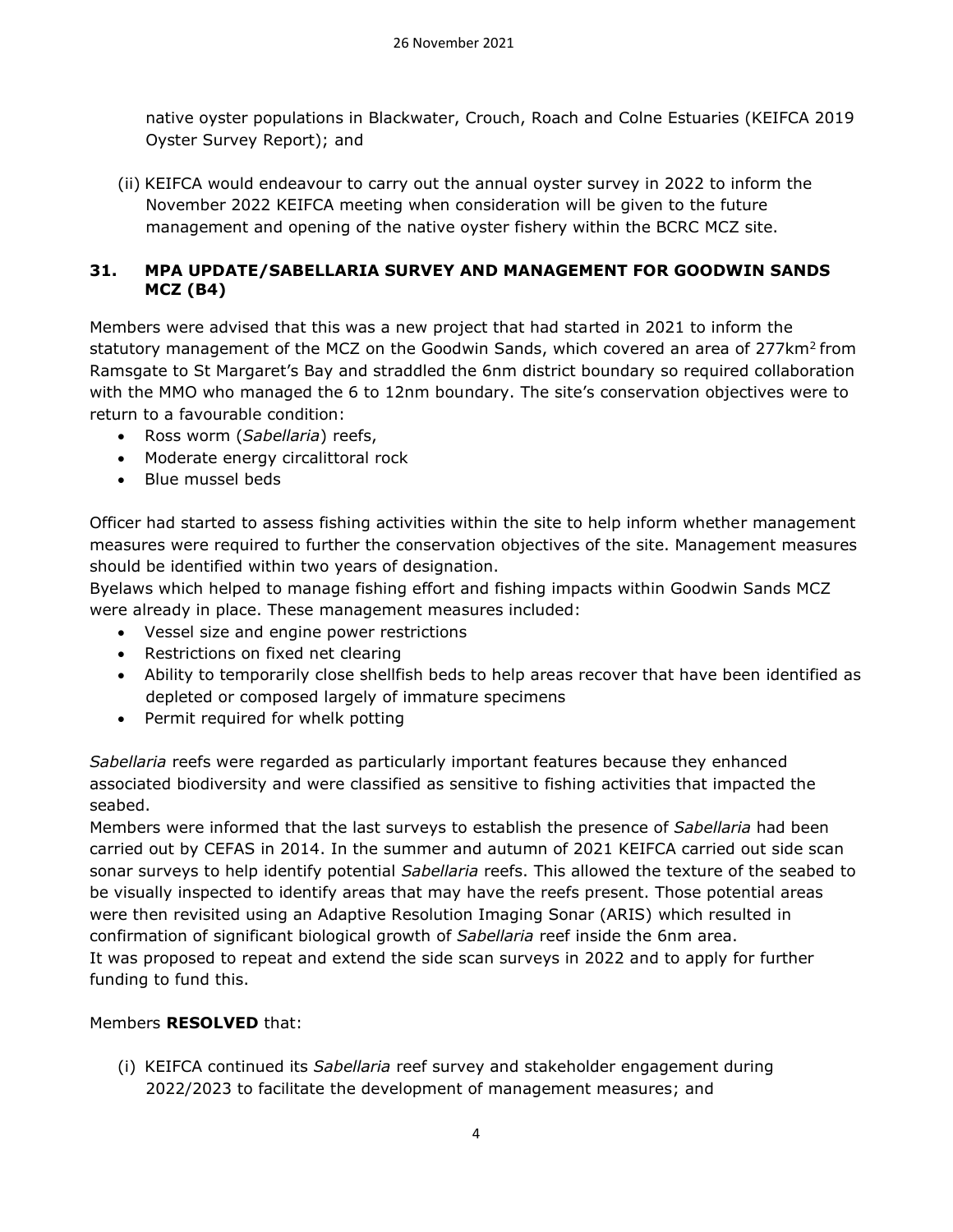(ii) Officers should continue to engage stakeholders and identify the placed body to develop a management strategy for the Goodwin Sands MCZ.

### **32. MEETING NATIONAL AND INTERNATIONAL TARGETS TO BECOME CARBON NEUTRAL (B5)**

Members discussed the process and issues to consider how the IFCA and the fishing industry could look to meet national and international targets to reduce CO<sub>2</sub>. Members were advised that it was important to consider how the Authority should invest in the future and therefore decisions needed to be made at this stage. Members discussed this matter in detail and made the following suggestions/points;

- It would be necessary to carry out a carbon audit to establish a baseline of where the IFCA was and then look to where it wanted to be.
- TFA Fuel had been approached by the windfarm vessels to supply HVO fuel which would be carbon free as opposed to regular marine diesel. Several different grades were available and it was envisaged to be ready by Easter 2022. This fuel was more expensive and would be 10p to 15p per litre more than regular marine diesel. Research had been carried out on new and older engines to see if there were any issues with the use of this fuel. All indications were that there was no detrimental effect on the engine and that engines were found to be cleaner
- The Port of London had committed to becoming carbon neutral by 2040. They would welcome engagement with the IFCA and would help with funding applications and assisting with any challenges they might face. With regard to HVO, this was seen as a transition fuel by Port of London and could be seen as a short term switch while other options were explored.
- Cefas were currently engaged in relevant research on carbon reduction in the UK fishing fleet.
- The fishing industry wanted to move forward to a greener future, however technology was cost prohibitive so any help in the forms of grants from the MMO would be welcomed.

Members **NOTED** the report and **RESOLVED** that a working party be set up to involve Tanya Ferry, John Nichols and Ollie Jackson to investigate different options to reduce carbon footprint that could be shared with the fishing industry

# **33. ANNUAL REPORT (B6)**

Members **APPROVED** the Annual report previously presented in draft form at the 17 September meeting

### **34. MEETING DATES 2022/2023 (B7)**

Members **APPROVED** the meeting dates for 2022/2023

### **35. MATTERS FOR REPORT (C1-6)**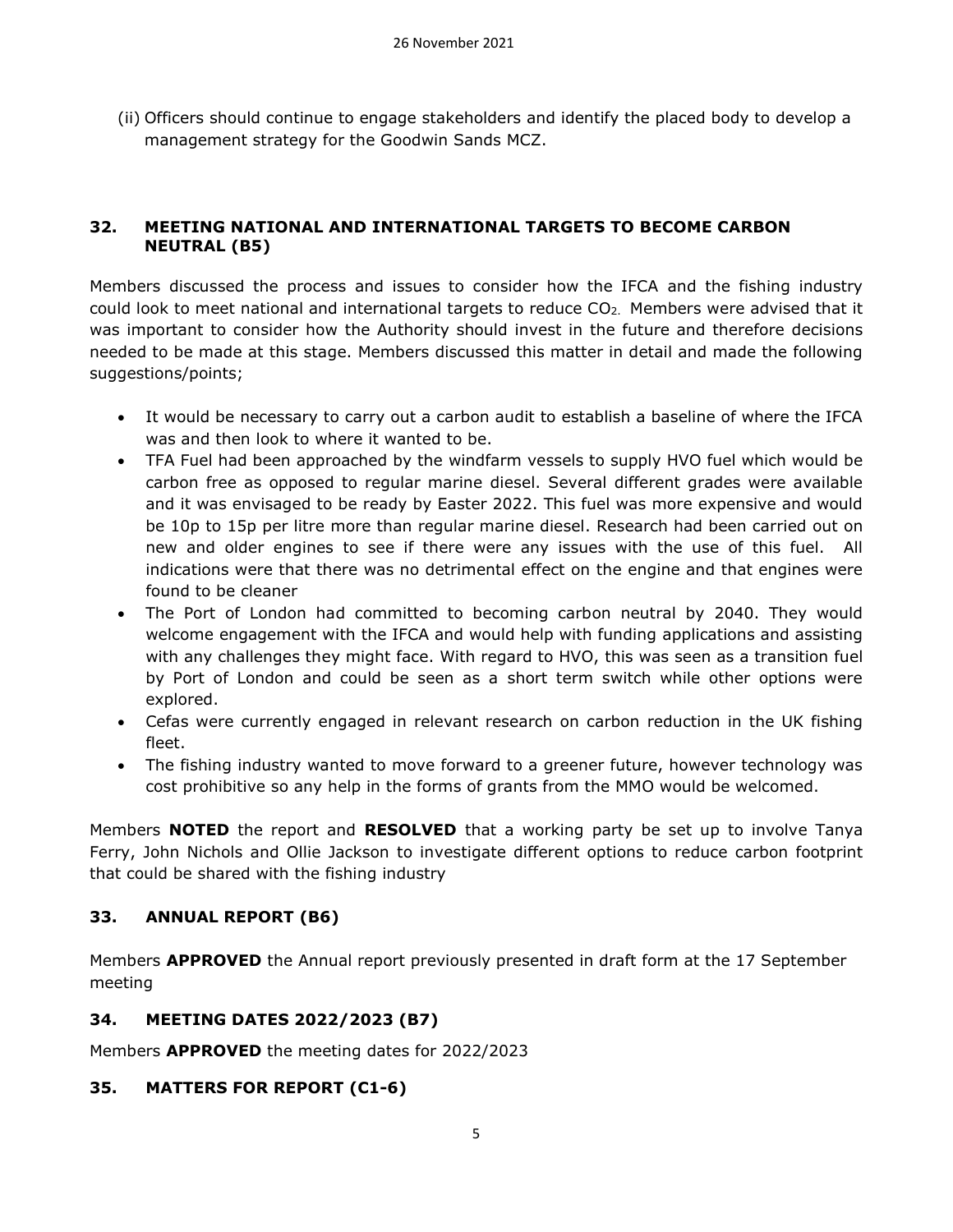Members received:

- Quarterly Report of the Kent IFCO (C1)
- Quarterly Report of the Essex IFCO (C2)
- Quarterly Report of the Patrol Vessel 'Tamesis' and 'Vigilant'(C3)
- Quarterly Report of the Patrol Vessel 'Nerissa' (C4)
- Sea Angling Report (C5)
- Enforcement Report (C6)

### **12:10 Meeting adjourned for lunch**

Dr Fonseca left the meeting

### **13:00 Meeting restarted**

The Chairman informed Members that the order that reports would be taken in had been changed so that the reports would be heard in the order B9, B10, B8

Mr Rattley and Mrs Gilson informed Members that having spoken to the Clerk at length, in respect of agenda items B9 and B10 they believed they had no disclosable or other significant interest so would participate in these two agenda items

# **36. REVISED PROCESS FOR THE DEVELOPMENT OF FUTURE COCKLE FISHERY MANAGEMENT (B9)**

The CFO advised Members that the listening phase had run for six weeks and, based on the oral and written evidence received in addition to the feedback from the consultation documents, officers had reviewed the proposed process for the development of future cockle fishery management which had originally been approved in the September IFCA meeting. The four original consultation steps that had been approved in September would be kept but spread out to end in July 2023 rather than March 2023. Officers would endeavour to make sure that each step had at least a six-week consultation phase. This would allow members of the fishing industry more time to develop their responses and allow staff sufficient time to process responses and engage with stakeholders as required. Feedback from the questionnaires and oral evidence suggested that there were challenges in understanding the structure, technical language and wording of the current fishery. To try to address this it was proposed to focus each consultation on a specific issue to include the area covered by legislation, type of gear used, limited or unlimited access, who would own a permit or licence and for how long to try to make each consultation clearer and more easily understandable.

Each of the four consultations would follow the same overall procedure:

• Hold Special Authority meeting to agree initial consultation options - the first process in each consultation step would be to review the feedback from the Listening Phase and use it to help inform and structure Members' approach to the issues outlined in each consultation. Members would have the opportunity of getting legal and technical input, before discussing and evaluating different options and arriving at a either a group of preferred options or one preferred option. It was envisaged legal opinion would be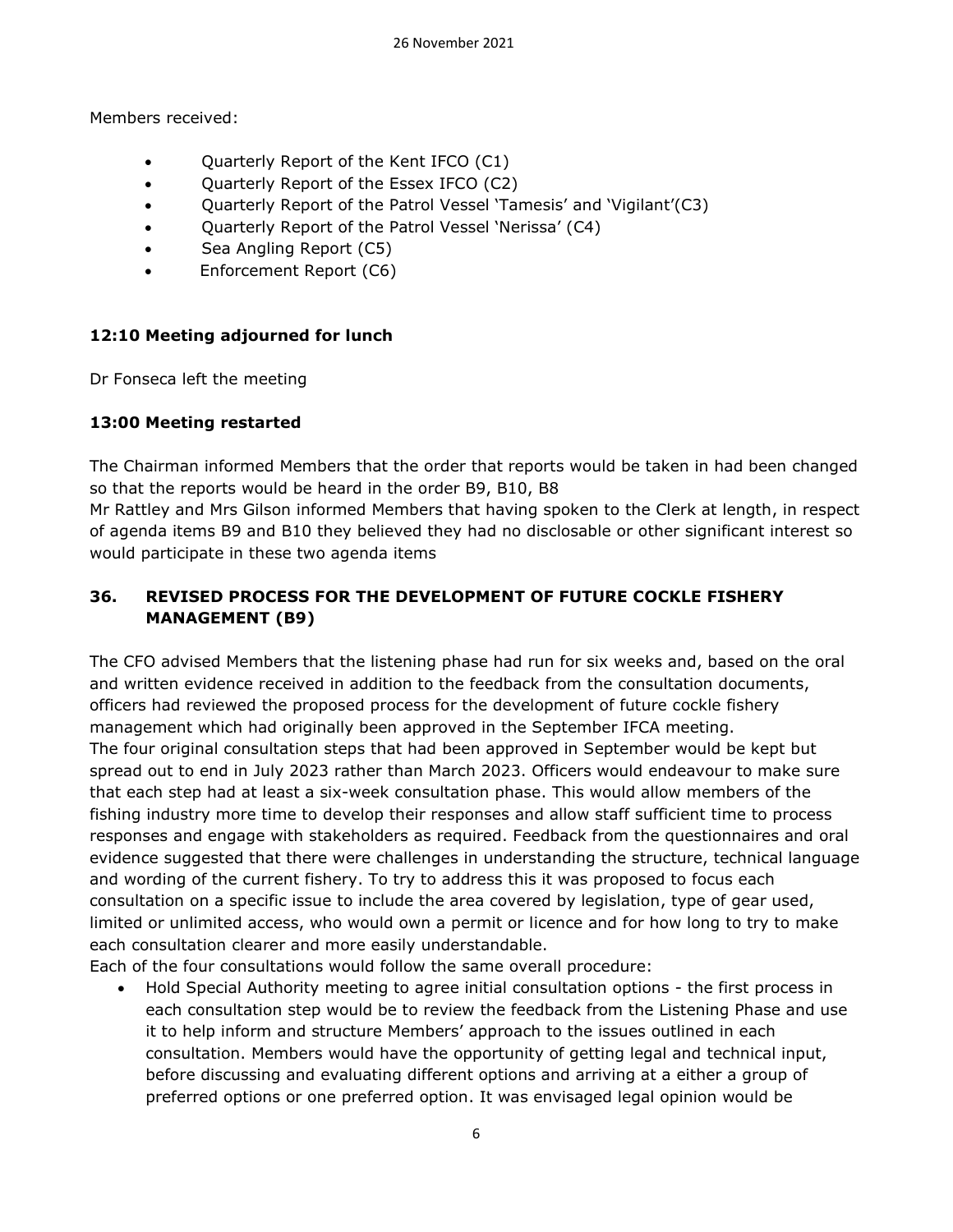presented and discussed at the meeting, making the meeting exempt under the Local Government Act and therefore not open to the public.

- Run a consultation to get feedback on options or suggest new options each consultation step would last for a least six weeks, with longer consultation times over holiday periods. Consultation dates would be published as early as possible with the final dates confirmed at the end of the prior consultation step. It was proposed that each consultation would include a written consultation document with structured questions and an opportunity for oral evidence to be given either at a filmed Authority member or at an in-person meeting with Authority members.
- Hold an Authority meeting to review consultation feedback and vote on options using the evidence submitted in the consultation staff would anonymise written evidence and place this and filmed oral evidence sessions on the website. Using the evidence from the consultation replies, the feedback per option would be compiled. A technical assessment of each option would be developed by officers using the agreed evaluation criteria as a framework to compare each option against the agreed vision. The documents produced from this process would be put on to the website using the same procedure as normal Authority papers. Prior to the public meeting Members would meet to receive and discuss legal and technical advice concerning the options under discussion. In the public meeting, officers would then outline each option and there would be an opportunity for members of the public to make comments on each option. Members would consider the feedback and comments from stakeholders as well as a technical assessment from KEIFCA officers before voting on the options.

Members were informed that four consultations would take place with stakeholders: Consultation one would agree initial framework model outlines. This would include the size and shape of any specific management area, the type of fishing gear, whether access to an area would be limited, to include the number and range of licences and permits issued and whether a Regulating Order or Byelaw would be used. The CFO informed Members that the feedback received had highlighted that a decision would be required to see if a small-scale cockle fishery could be included in management measures.

Consultation two would look at the different methods the IFCA would use to manage, limit or control access to specific management areas.

Consultation three would agree key features to include the transfer of permits and licences by the holder, the timing and scope of any review of the legislation, agreeing fine details of access, boundaries and coordinates.

Consultation four would focus on operational technical details to include how many bags would be landed, riddle size, landing procedures. It was hoped that draft wording for the proposed legislation and a draft Impact Assessment would be available for comment.

The CFO informed Members that it was proposed to commission reports to provide technical information to Members. These reports would be available for the February 2022 meeting. The CFO advised it was his intention, with Members approval, to discuss the details and costs of these with the Chairman and Vice Chairman. These reports would consist of:

- Legal overview document
- Economics report
- Review of UK and international cockle fishery management
- Spatial and stock data for the cockle beds in the KEIFCA district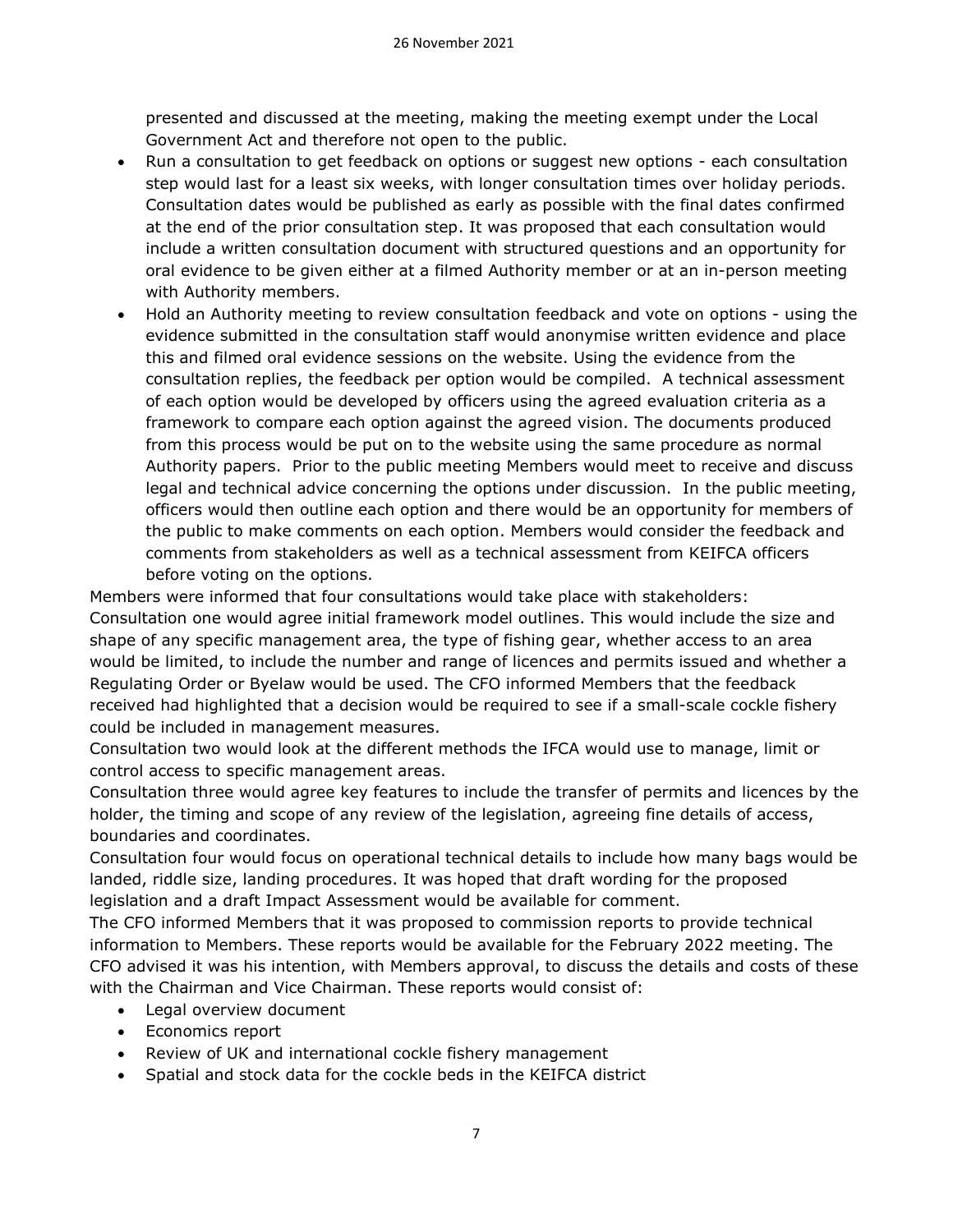The CFO advised Members that all the information within these documents, aside from legal advice, would be available on the website. In order to make this as easy to access as possible it would be necessary to either upgrade the existing website or create a new one. It was envisaged that there would be additional costs to the 2021/2022 budget of between £15,500 and £17,500, to be drawn from reserves, to run the special IFCA meeting in February 2022 and the filmed oral evidence hearing in March 2022. Future costs associated with the review would be provided to Members within the 2022/2023 and 2023/2024 budgets.

In response to a question with regard to whether a full costing had been carried out on the whole process, the CFO advised that the costs for 2021/2022 had been provided within the report to Members. Future costs would be incorporated in the budgets for that year once those costs were known. It was envisaged some savings could be made within the budgets in respect of meeting costs, legal fees and advertising costs. Details of the budget would be put before Members each year to approve.

Concern was expressed at the commissioning of an Economics report through Seafish as the data they used from the MMO was not always correct. The Member was aware of data suggesting landings at Queenborough of cockles was £3.5 million which was not correct. If an economics report was to be commissioned then there must be confidence that the figures were robust. With regards to the report comparing the KEIFCA cockle fishery with other fisheries, the fishery in the KEIFCA district was a dredge fishery. There were no other dredge fisheries within the UK so there would be no benefit in comparing the fishery against something that wasn't identical. In response the CFO advised that it would be beneficial to look at best practice across other fisheries

Comment was also made in respect of the selling on of cockle licences. Members and officers had on occasion said that the cockle licence had been sold. This was not the case. The licence had not been sold, rather the company that owned the licence had been sold which was normal business practice. A Fishing licence could also be traded.

In response to a comment with regard to concern from the Industry that the IFCA wanted to run the cockle fishery down or stop it altogether, the CFO stated that the intention of the proposals submitted to Members with regard to the review of the fishery was to ensure that it remained a long term sustainable fishery. It was acknowledged that the process was challenging, and it was considered that it was important that the way to engage with all stakeholders was to do so in a clear and transparent manner. It was in nobodies' interest to run the fishery down.

In response to a comment that Industry had felt inhibited from saying how they felt at meetings due to the presence of IFCA officers and that they wanted a process where they could be open, free and frank without repercussions, the CFO stated that officers had taken the view that people could write in to the Authority or respond through the questionnaire. Oral evidence hearings had been set up to allow people to attend and say what they wanted.

#### Members **RESOLVED** that:

(i) the revised provisional process (including indicative dates) by which the review and development will be undertaken, including an additional in year spend of  $E7,000$ - £8,000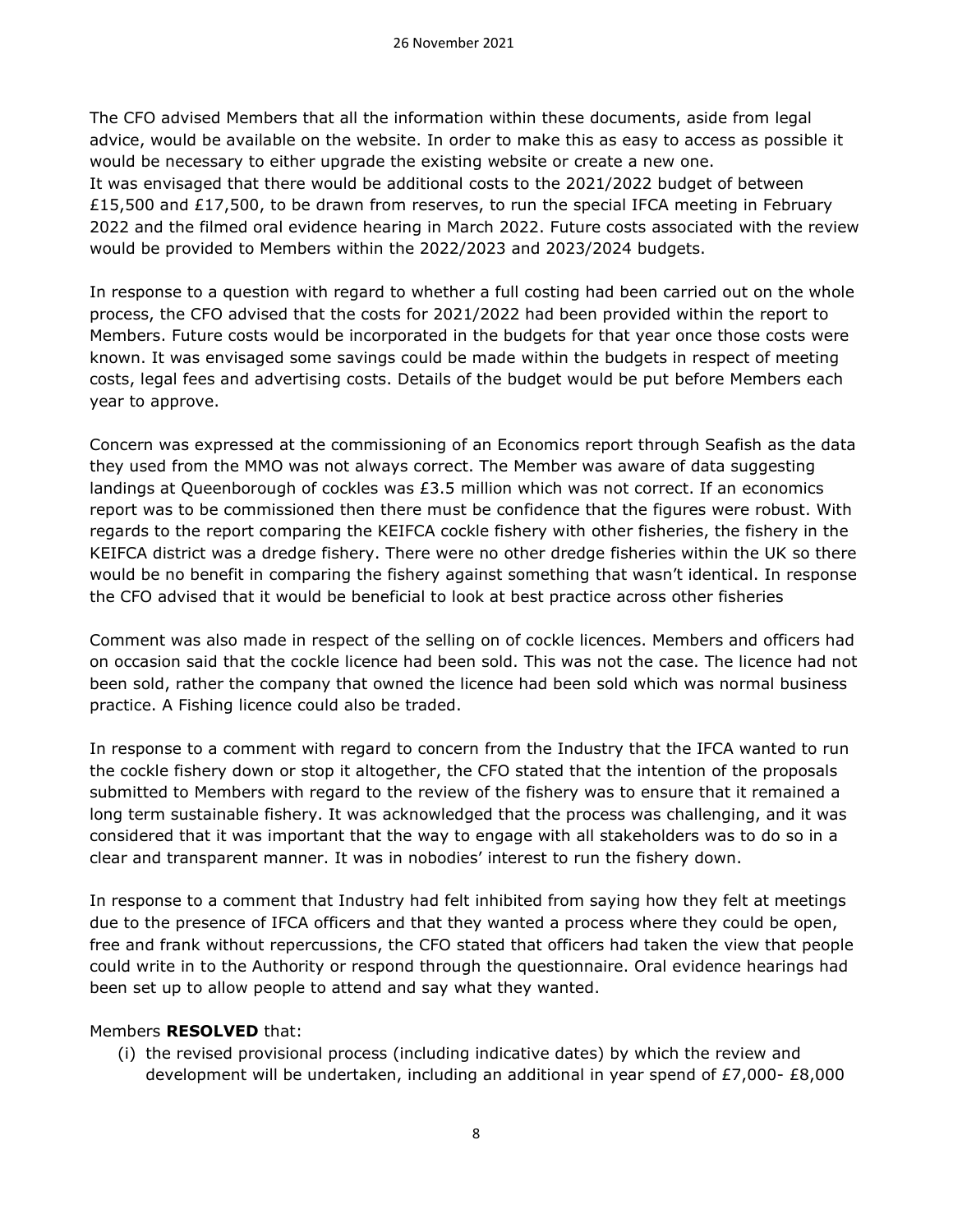for running the February special Authority meeting and  $E8,500-E9,500$  of running the filmed oral evidence hearing, with funds to be taken from reserves be approved;

- (ii) Officers should commission a legal overview document;
- (iii) Officers should commission an economics report;
- (iv) the compiling of a report to compare the KEIFCA cockle fisheries with other cockle fisheries in the UK and overseas be approved;
- (v) the compiling of a report to review spatial and stock data for the cockle beds in the KEIFA district be approved;
- (vi) the upgrading of the KEIFCA website to better host and present data from the cockle review and future management development process be approved; and
- (vii) that the costs of these reports and any website upgrade be approved by the CFO in consultation with the Chairman and Vice Chairman

### **37. CREATING A VISION STATEMENT AND EVALUATION CRITERIA TO USE IN THE PROCESS OF DEVELOPING FUTURE COCKLE FISHERY MANAGEMENT (B10)**

The CFO advised Member that at the last meeting it was suggested that the Authority should develop a vision statement to describe how it wanted the cockle fishery to look, work and function; what was required now and what did it want to see in 2054

The CFO suggested that Members might want to consider the underpinning legislation of the Marine and Coastal Access Act and the IFCA's vision statement when developing this statement and provided within the appendices of the report copies of Scotland's Fisheries Management Strategy and the objectives of the South East Marine plan. Members were also provided with the responses from the Listening Phase in answer to the question "What do you think the priorities for the management of the KEIFCA District cockle fisheries should be between now and 2054" to consider.

Members were asked to consider three possible vision ideas:

- 1) Thriving local long-term sustainable cockle industry, that harvests cockles in an environmentally responsible manner balancing the competing demands of the present, without compromising the future ecosystem and coastal community needs.
- 2) KEIFCA will strive to successfully secure the right balance between social, environmental and economic benefits of the KEIFCA cockle fisheries with the aim of enabling a long-term sustainable cockle industry that supports our local coastal communities.
- 3) KEIFCA will strive to sustainably manage the cockle fisheries and wider ecosystem in KEIFCA district and support a viable cockle industry, recognising its important long-term contribution to coastal communities and providing skilled employment.

Members made the following comments:

- All were good options. Would like to see mentioned "right balance" and add "and industry" at the end as they should reflect that we are talking about the Industry
- Over the last four years, the wider industry had been asking for a clam fishery. As much as the cockle fishery needed to move forward then so did the rest of the industry. The question asked "should it support other industries". It did already as it stayed within its own industry. It was quite disturbing that when fishermen had asked for a clam fishery to be opened nothing had happened. It was understood that cockles could not be disturbed but a dispensation could be allowed to land clams and not cockles.